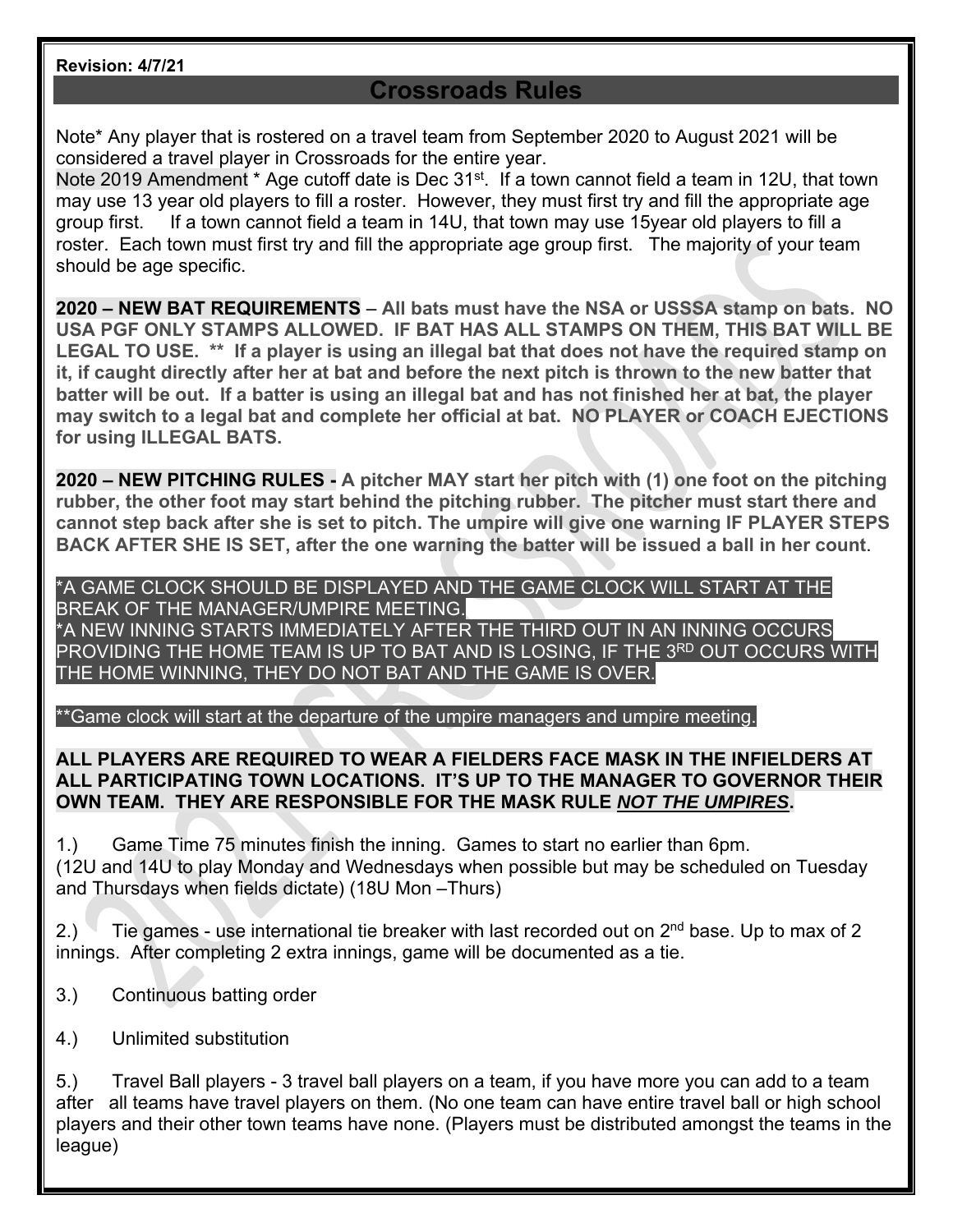### **Revision: 4/7/21**

**6.)** Subs, you can call up from another team in that age group from your town or any town in the crossroads. They must play outfield and bat last. A Player that is called up from a younger division **in the regular** season may pitch or catch if needed; the player must bat last. **NO SUBS PITCHERS OR CATCHERS WILL BE PERMITTED IN THE YEAR END TOURNAMENT.** 

6a) A team must have a minimum of 7 **players** to start a game, (any combination of 7 **players** including subs but no more than 3 subs permitted) and must finish with 7 players. There will be no outs assets for playing with 7, no out for the ninth spot in the order. A **15** minute grace period will be given to the team that is short; however the game timer starts to run at game time.

6b) A team calling up subs cannot **exceed 11 players** in the starting lineup. All subs must bat last in the order. If a team cannot start with 7 players, the game will be awarded to the opposing team with a score of **7-0** being recorded.

**7.)** Maximum number of subs is 3 for season and tournament. You can use a travel player if you have fewer than 3 travel players playing on that team. **NO SUB PITCHERS OR CATCHERS WILL BE PERMITTED TO PITCH OR CATCH IN YEAR END TOURNEY.** 

8.) Late players to the game may enter put them at the bottom of the lineup, no penalty.

9.) Players that have been removed from the line up due to injury or have to leave the field, when their bat comes, there will not be an out, just skip over. (In the event a batter is hurt and cannot finish her at bat this will be an out), if her turn at bat comes up later it will not be an out.

10.) **No Metal Spikes, if it is detected after the first pitch the girl will be called out if on offense and asked to change into plastic cleats or gym shoes immediately. If the player is on defense they will vacate the field immediately. The player will be removed but the game will not stop**.

11.) **Run Rule: 12U and 14U** -7 runs per inning. Slaughter rule is still in effect -12, 10, 8 runs, 3, 4, 5 innings.

12.) (**NOTE – 12U 14U ONLY REGULAR SEASON)** - if time the home team is winning and the visitors cannot win because of the 7 run rule, **the visiting team will be allowed to bat and remain playing until time expires.** The second the timer goes off, the game will be called regardless of outs. In the instance the home team is winning, they will not be allowed to bat.

**13.) \*\* THE OFFICIAL SCORE WILL BE DOCUMENTED AS THE SCORE WHEN THE GAME IS OFFICIAL. IF LOSING TEAM SCORE AFTER THE GAME HAS BEEN CALLED THOSE RUNS WILL NOT COUNT IN THE FINAL SCORE. RUNS ALLOWED AND SCORDED RUNS CAN DETERMINE THE STANDINGS** 

**14.) No run limit during end of year tournament. 12, 10, 8 slaughter rule after 3, 4, 5.** 

**15.) 18U - NSA Run Rule. 12, 10, 8 slaughter rule after 3, 4, 5.** 

16.) Team roster deadline - 12U and 14U are due by April 15<sup>th</sup> 18U due by May 15. Rosters must be emailed to Danel Erickson purk1115@gmail.com and AL August at sgspresident2015@gmail.com